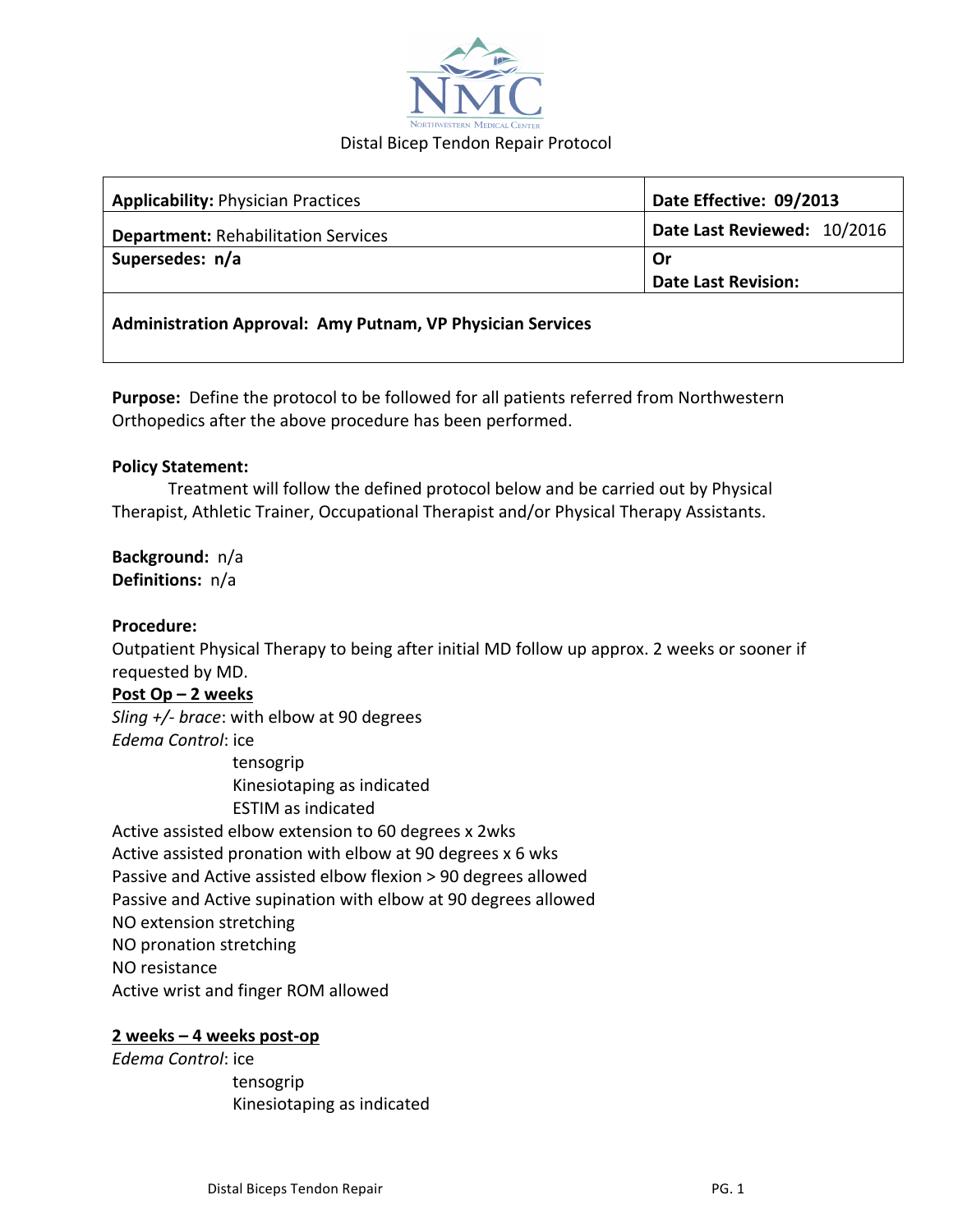

ESTIM as indicated Suggested Exercises: Active assisted elbow extension to 45 degrees Shoulder A/PROM (no shoulder extension stretching) Passive and Active assisted elbow flexion > 90 degrees Passive and Active supination with elbow at 90 degrees May initiate scar massage **4 weeks – 6 weeks post-op** *Edema Control*: ice tensogrip Kinesiotaping as indicated ESTIM as indicated Sling: with elbow at 90 degrees *Suggested Exercises*: Active assisted elbow extension to 30 degrees NO extension stretching NO pronation stretching NO resistance Continue active assisted elbow flexion Putty for grip strengthening **6 Weeks post-op** Sling: may be discontinued Suggested Exercises: AROM all directions elbow and shoulder Active combined motions (pronation with elbow extension)- no stretching Isometric triceps contraction elbow at 90 degrees Progress grip strengthening activities slowly Light progressive wrist strengthening **8 weeks post-op** Suggested Exercises: PRE elbow and shoulder Gentle stretching all directions **12 weeks post-op** Suggested Exercises: Full progressive strengthening

**Note Well:** n/a **Monitoring Plan: rehab chart audit Related Policies:** n/a **References:**  $n/a$ 

**Reviewers: Rehab and Orthopedics** 

- A. Key Stakeholders: Michael Barnum, Ortho Medical Director
- **B. Committees:**  n/a